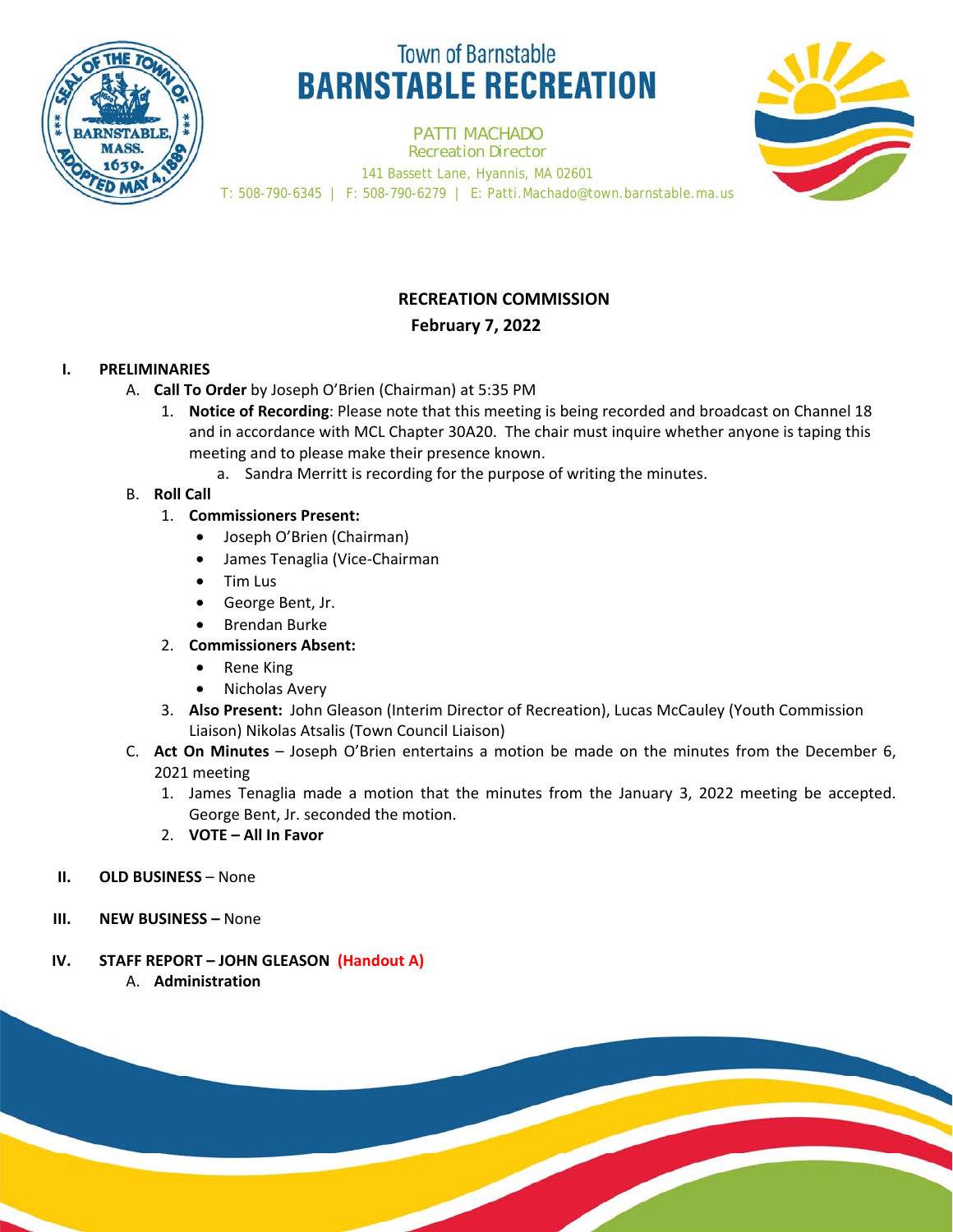- 1. Compiled Program CSR results from the year. We received a 9.8 out of 10
- 2. Preparing Spring Brochure for the community: Registration is slated for March 1st
- 3. Met with Cape Cod Disc Golf Club to discuss their use of Burgess Park
- 4. Met with SJPII to discuss updating agreement for use of McKeon Field
- 5. Met with Hyannis Yacht Club to discuss summer events at Veteran's Beach
- 6. Working on Field-Court Use Permit Applications for groups that have submitted to use our facilities this year
- 7. Submitted applications to MRPA for Facility Design and Regional Awards

### B. **Aquatics**

- 1. Participated in town's new Podcast with Financial Supervisor, Trisha Otto. Different aspects of Beach Stickers discussed
- 2. Parking Permits (Beach Stickers) now available online or by mail
- 3. Applications are now available online for Aquatic Positions
- 4. Coordinating with YMCA for use of pool for tryouts

### C. **HYCC**

- 1. Facility is now open to the public:
	- a. 8:00am-9:00pm Monday-Friday and 7:00am-8:00pm Saturday-Sunday
	- b. Walking Track now available for members 7 days a week from 8am-8pm
- 2. Request for Proposal is out to the public for the HYCC Café
- 3. Game schedules from the various leagues and schools have been constantly changing due to COVID-19
- 4. SOAR Program took advantage of open ice time and went skating during open ice times
- 5. SOAR working with Hyannis Library every Wednesday to work on projects

### D. **Recreation Programs**

- 1. Ran the December Vacation Program (Dec. 27- Dec 31) that was full with 12 children from 8- 4:00PM
- 2. Winter Programs are all in full swing (Basketball, Baking, Futsal, Babysitting, Skating and more)
- 3. Michelle Davies contacted Katri Mullaly at School Facilities to check on schools available for the Leisure Program
- 4. Communicated with Amber Patterson and Kathleen Girouard that the Transportation Bid will need to be done this year
- 5. Forming new partnerships with Forte Fitness and USTA
- 6. George Noonan got recertified in Safe Sport for USFSA
- 7. Staff is looking to find staff for spring and summer programs
- E. **Youth Services** 
	- 1. Working on a marketing survey for outreach coordination role
	- 2. Continue to learn and research resources for directory project
	- 3. Moriah completed her One Love training certification

### E. **Youth Commission – Isabelle Rudy** (Vice-Chairman)

- 1. Youth Summit
	- a. Rob Hackenson has been booked
	- b. Working on a venue
	- c. Moriah was able to get the food for free from Dave Badot